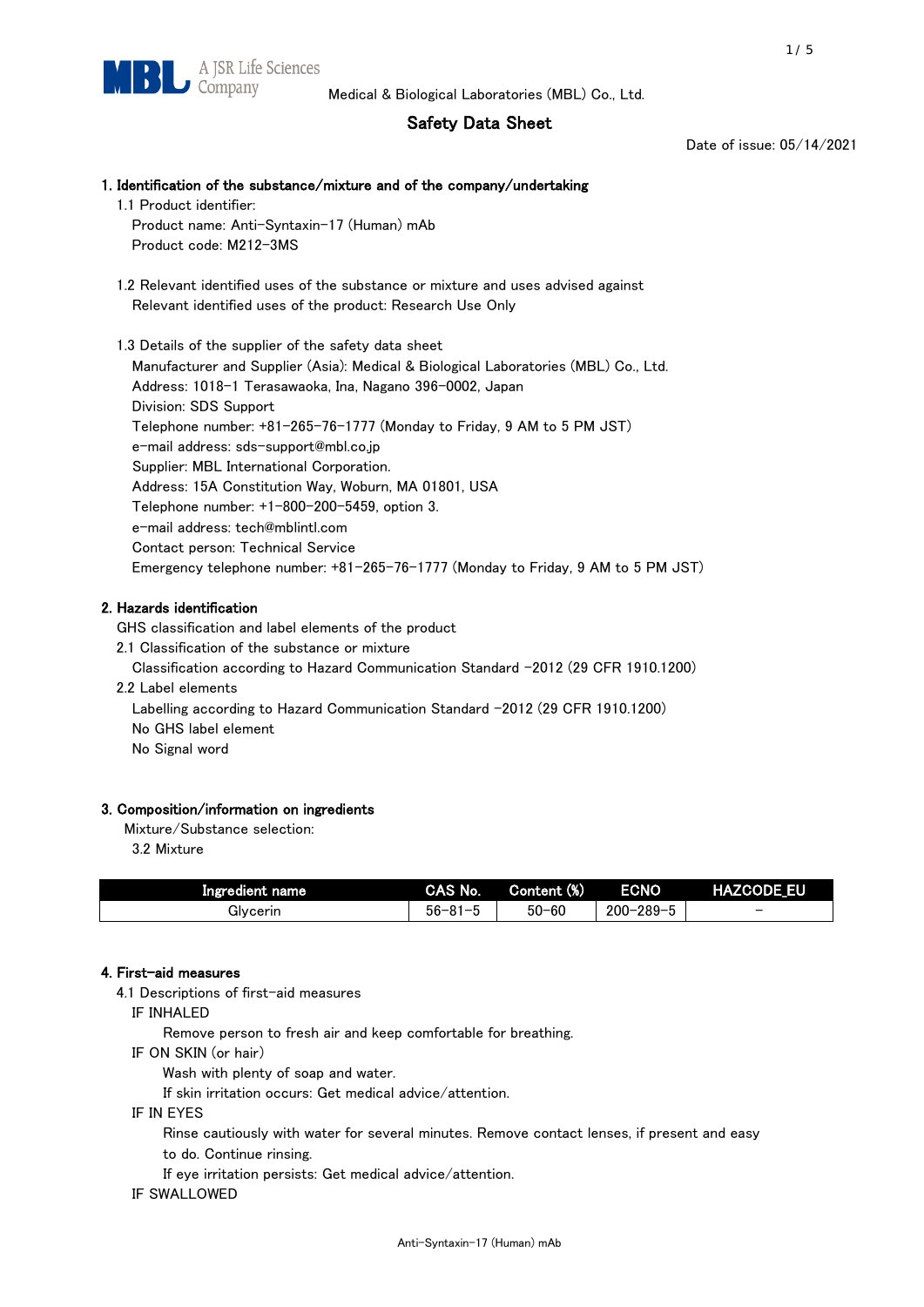Rinse mouth.

## 5. Fire-fighting measures

#### 5.1 Extinguishing media

Suitable extinguishing media

- Use appropriate extinguishing media suitable for surrounding facilities.
- Unsuitable extinguishing media

Unsuitable extinguishing media data is not available.

5.2 Specific hazards arising from the substance or mixture

Specific hazards arising from the substance or mixture is not available.

5.3 Advice for firefighters

Specific fire-fighting measures

Evacuate non-essential personnel to safe area.

#### 6. Accidental release measures

- 6.1 Personnel precautions, protective equipment and emergency procedures Wear proper protective equipment.
- 6.2 Environmental precautions

Prevent spills from entering sewers, watercourses or low areas.

6.3 Methods and materials for containment and cleaning up

- Absorb spill with inert material (dry sand, earth, et al), then place in a chemical waste container.
- 6.4 Reference to other sections

Refer to section 13

## 7. Handling and storage

 7.1 Precautions for safe handling Preventive measures (Safety treatments) Avoid contact with skin. Avoid contact with eyes. Safety measures data is not available. Any incompatibilities data is not available. Advice on general occupational hygiene Do not get in eyes, on skin, or on clothing. Do not eat, drink or smoke when using this product. Wash hands thoroughly after handling. 7.2 Storage Conditions for safe storage Keep container tightly closed.

Keep cool. Protect from sunlight.

Container and packaging materials for safe handling data is not available.

7.3 Specific end use(s)

Research use only.

#### 8. Exposure controls/personal protection

 8.1 Control parameters Adopted value Adopted value in ACGIH is not available. OSHA-PEL (Glycerin)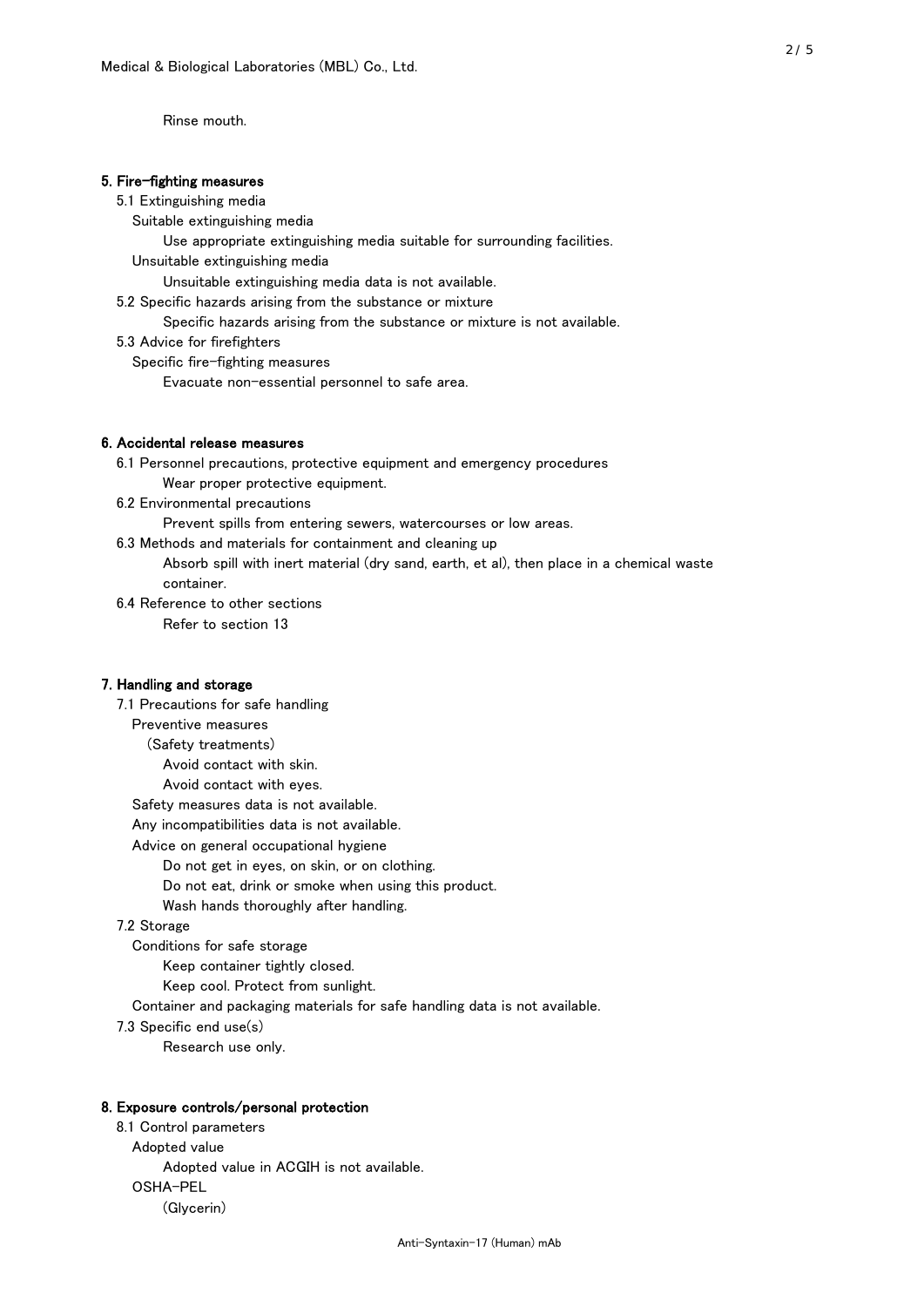TWA: 15mg/m3 (Total dust) TWA: 5mg/m3 (Respirable fraction) NIOSH-REL (Glycerin) See Appendix D 8.2 Exposure controls Appropriate engineering controls Do not use in areas without adequate ventilation. Washing facilities should be available. Individual protection measures Hand protection Wear protective gloves. Eye protection Wear eye/face protection. Skin and body protection Wear protective clothing.

# 9. Physical and Chemical Properties

 9.1 Information on basic physical and chemical properties Physical state: Liquid Color: Colorless Odor data is not available. Melting point/Freezing point data is not available. Boiling point or initial boiling point data is not available. Flammability (gases, liquids and solids) data is not available. Lower and upper explosion limit/flammability limit data is not available. Flash point data is not available. Auto-ignition temperature data is not available. Decomposition temperature data is not available. pH: Neutral Kinematic viscosity data is not available. Solubility: Water solubility: miscible Solubility in solvent data is not available. n-Octanol/water partition coefficient data is not available. Vapor pressure data is not available. Density and/or relative density data is not available. Oxidising properties data is not available. No Particle characteristics data is not available. 9.2 Other information Other information is not available. 10. Stability and Reactivity 10.1 Reactivity Reactivity data is not available. 10.2 Chemical stability Stable under normal storage/handling conditions. 10.3 Possibility of hazardous reactions

Possibility of hazardous reactions data is not available.

## 10.4 Conditions to avoid

Conditions to avoid data is not available.

#### 10.5 Incompatible materials

Incompatible materials data is not available.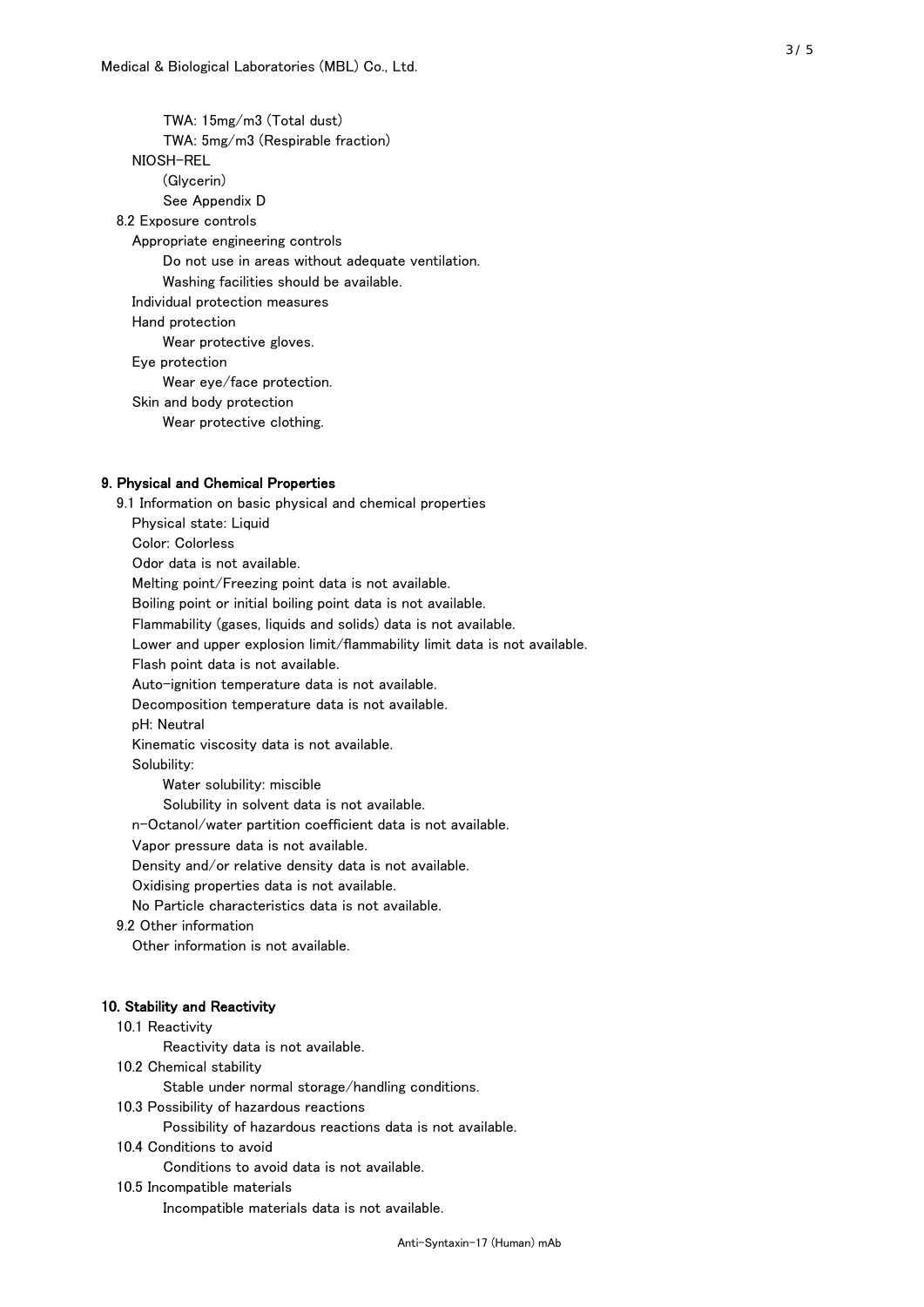10.6 Hazardous decomposition products Hazardous decomposition products data is not available.

# 11. Toxicological Information

 11.1 Information on toxicological effects Acute toxicity data is not available. Irritant properties Skin corrosion/irritation data is not available. Serious eye damage/irritation data is not available. Allergenic and sensitizing effects data is not available. Mutagenic effects data is not available. Carcinogenic effects data is not available. Teratogenic effects data is not available. Reproductive toxicity data is not available. STOT

STOT-single exposure data is not available.

STOT-repeated exposure data is not available.

Aspiration hazard data is not available.

#### 12. Ecological Information

12.1 Ecotoxicity

Ecotoxicity data is not available.

Water solubility

(Glycerin)

miscible (ICSC, 2006)

12.2 Persistence and degradability

Persistence and degradability data is not available.

12.3 Bioaccumulative potential

(Glycerin)

log Pow=-1.76 (ICSC, 2006)

12.4 Mobility in soil

Mobility in soil data is not available.

12.7 Other adverse effects

Ozone depleting chemical data is not available.

#### 13. Disposal considerations

 Description of waste residues and information on their safe handling and methods of disposal, including the disposal of any contaminated packaging

13.1 Waste treatment methods

Dispose of contents/container in accordance with local/national regulation.

Contaminated packing

Dispose of container after using the contents completely.

## 14. Transport Information

 UN No., UN CLASS 14.1 UN No. or ID No.: Not applicable Not applicable to IMDG Code Not applicable to IATA Dangerous Goods Regulations

 14.5 Environmental hazards MARPOL Annex III - Prevention of pollution by harmful substances Marine pollutants (yes/no): no